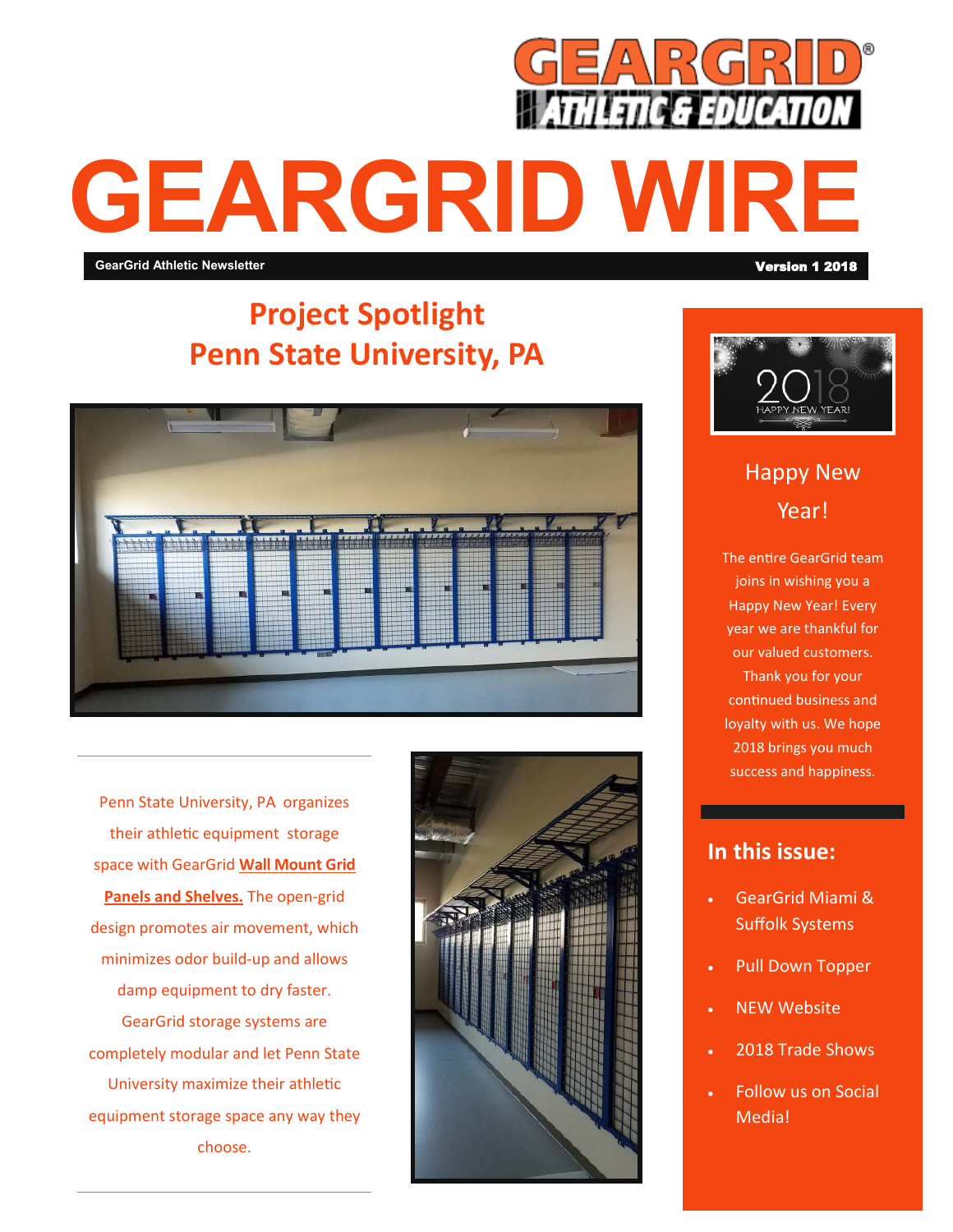



## **Get Organized with GearGrid's Miami & Suffolk Systems**

Athletic facilities are often faced with the same difficult problem: a lack of storage space for team sports equipment. Couple that with the high cost of gear, and the problem of how to properly store and protect that gear can arise.

To help solve this issue, GearGrid developed a line of bulk equipment storage solutions designed to assist in utilizing space effectively and efficiently. All of GearGrid's innovative storage products help you organize your space, while extending the life of your athletic gear and equipment.

The Suffolk and Miami Systems are specifically designed for safe gear storage and transport. The versatility of the systems allows for the storage of a variety of athletic equipment, including uniforms, helmets, footwear, training equipment and electronics. GearGrid storage systems are completely modular, so you can build your system to meet your exact storage needs while properly storing your equipment.

The units are designed exactly the same, with the only difference being the Suffolk can hold six shelves and the Miami can hold five shelves. These systems are available in fixed or mobile configurations and they can be outfitted with or without secure doors. A stainless steel hanging rod can also be added to each unit for quick drying and convenient storage.

GearGrid's Suffolk and Miami Systems are built with durability in mind to stand up to the demands of athletes. GearGrid believes athletes and their gear deserve to be protected and safe. As a proud American manufacturer, GearGrid ensures our storage solutions do just that.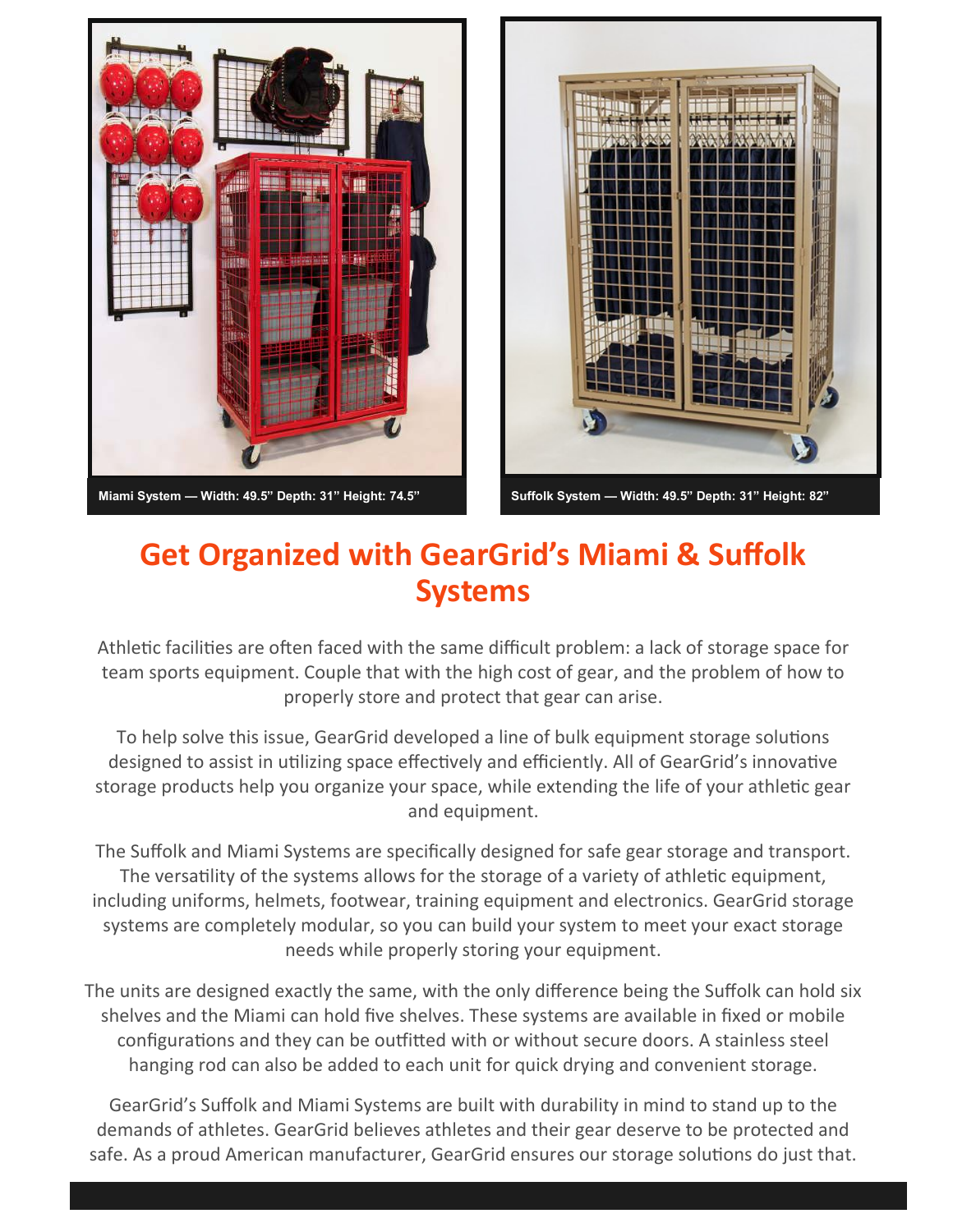## **GearGrid Athletic Pull-Down Topper**

#### **How it works:**

- GearTopper is activated by pulling handle forward. Athlete loads the equipment and gently pushes GearTopper upward. GearTopper retracts to closed position on locker top
- Mounts to most manufacturer's athletic lockers (Lockers with sheet steel less than 14 ga. Will require plywood blocking)

#### **Benefits:**

- Safely stores and dries helmets and shoulder pads
- Allows athletes to load helmet and shoulder pads without standing on bench
- Prevents potential injury to athlete and damage to bench





### **Have you seen GearGrid's NEW Website?**

Our updated website provides athletic directors and coaches with helpful resources and a more user friendly layout. We welcome any feedback regarding the new website or any items you would like to see.